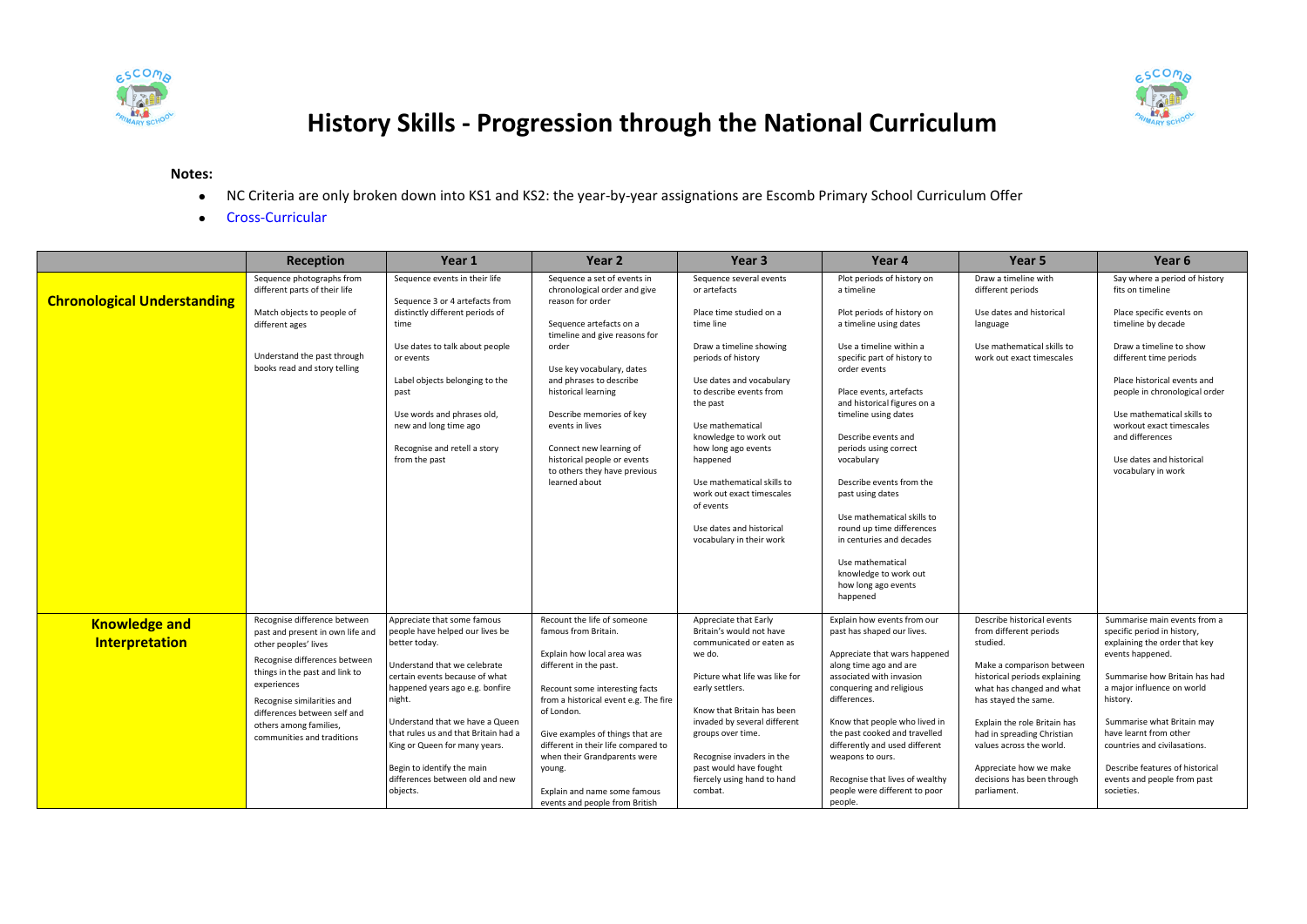|                           |                                                                                                   | Identify objects from the past.                                                          | history.                                                                                 | Suggest why certain events<br>happened in history.                                                                                     | Appreciate how items found in                                                                                 | Appreciate significant events<br>have shaped the country.                                                                     | Recognise differences and<br>similarities, changes, and                                                                            |
|---------------------------|---------------------------------------------------------------------------------------------------|------------------------------------------------------------------------------------------|------------------------------------------------------------------------------------------|----------------------------------------------------------------------------------------------------------------------------------------|---------------------------------------------------------------------------------------------------------------|-------------------------------------------------------------------------------------------------------------------------------|------------------------------------------------------------------------------------------------------------------------------------|
|                           |                                                                                                   |                                                                                          | Explain what is meant by<br>Parliament.                                                  | Suggest why people acted as<br>they did in history.                                                                                    | the past help us to build an<br>accurate picture of how people<br>lived.                                      | Understand how crime and<br>punishment has changed                                                                            | continuity between historical<br>periods.                                                                                          |
|                           |                                                                                                   |                                                                                          |                                                                                          | Appreciate that wars<br>happened a long time ago<br>and are often associated<br>with invasion, conquering or<br>religious differences. | Know that invaders in the past<br>fought fiercely using hand to<br>hand combat.<br>Suggest why certain people | over the years.<br>Use literacy, numeracy, and<br>computer skills to an<br>exceptional standard to<br>communicate information | Can make comparisons<br>between historical periods<br>explaining what has changed or<br>stayed the same.<br>Appreciate how we make |
|                           |                                                                                                   |                                                                                          |                                                                                          | Describe historical events                                                                                                             | acted as they did in history.                                                                                 | about the past.                                                                                                               | decisions through Parliament.                                                                                                      |
|                           |                                                                                                   |                                                                                          |                                                                                          | from different periods they<br>are studying.                                                                                           |                                                                                                               |                                                                                                                               | Appreciate that significant<br>events in history have shaped<br>the country.                                                       |
|                           |                                                                                                   |                                                                                          |                                                                                          | Make comparisons between<br>historical periods explaining<br>things that have changed or<br>stayed the same.                           |                                                                                                               |                                                                                                                               | Understand how crime and<br>punishment has changed.                                                                                |
|                           |                                                                                                   |                                                                                          |                                                                                          | Know that significant events<br>have shaped the country we<br>have today.                                                              |                                                                                                               |                                                                                                                               | Summarise main events from a<br>specific period in history<br>explaining the order in which<br>key events happened.                |
|                           |                                                                                                   |                                                                                          |                                                                                          | Use literacy and numeracy<br>and computing skills to<br>communicate information<br>about the past.                                     |                                                                                                               |                                                                                                                               | Summarise what Britain may<br>have learnt from other<br>countries and civilasations.                                               |
|                           |                                                                                                   |                                                                                          |                                                                                          |                                                                                                                                        |                                                                                                               |                                                                                                                               | Describe features of historical<br>events and past societies.                                                                      |
|                           |                                                                                                   |                                                                                          |                                                                                          |                                                                                                                                        |                                                                                                               |                                                                                                                               | Recognise differences and<br>similarities, changes in<br>continuity between different<br>periods in history.                       |
| <b>Historical enquiry</b> | Talk about past and present<br>events in their own lives and the<br>lives of their family members | Ask and answer questions<br>about the past from sources of<br>information (artefacts and | Find out about events from the<br>past by talking to an older person                     | Use a range of sources of evidence<br>to find out about a period in<br>history and answer questions                                    | Use evidence and research to<br>build up a picture of a past<br>event                                         | Test out a hypothesis in order to<br>answer questions                                                                         | Test out a hypothesis in order to<br>answer questions                                                                              |
|                           | Ask questions about people in<br>their lives and their roles<br>Answer how and why questions      | photographs)<br>Use evidence to identify objects<br>from past                            | Use a source, observe or handle<br>sources to ask and answer<br>questions about the past | about it<br>Test a hypothesis in order to<br>answer a question                                                                         | Use various sources of<br>evidence to answer questions                                                        | Appreciate how historical<br>artefacts have helped us<br>understand more about British<br>lives in the past and present       | Recognise primary and secondary<br>sources of evidence<br>Use a range of sources to deduce                                         |
|                           | about experiences<br>Find out about similarities and<br>differences between things in             | Research and find out mor<br>about a famous person from<br>the past using books and      | Research about a famous event<br>and why it happened<br>Research about the life of       | Use historical artefacts to help<br>understand British lives in past and<br>present                                                    | Use various sources to piece<br>together information about a<br>period in history                             | Begin to identify and select<br>suitable sources of primary and<br>secondary evidence giving reasons                          | information about the past<br>Appreciate how a range of<br>historical artefacts have helped us                                     |
|                           | past and present<br>Listen to stories about people<br>from the past                               | pictures<br>Recognise main difference                                                    | someone who lived in our area<br>using the other sources (books,<br>photographs)         | Use various sources of evidence to<br>place together information about                                                                 | Use the library and internet for<br>research                                                                  | for choices<br>Use the library and internet for                                                                               | understand more of British lives in<br>the past and present                                                                        |
|                           | Talk about some observations<br>and questions and begin to give                                   | between old and new<br>Give an explanation about what                                    | Research the life of a famous<br>Britain from the past using                             | a specific period<br>Begin to use a library or internet to                                                                             | Research two versions of a<br>story and say how they are<br>different                                         | research with increasing<br>confidence                                                                                        | Look at two versions and say how<br>the author may be attempting to<br>persuade a specific new point                               |
|                           | reasons why things have<br>happened                                                               | an object was used for in the<br>past and why                                            | different resources<br>Research of a life of a famous                                    | research an event from the past<br>Research the life of one person                                                                     | Research what it was like for a<br>child in a given period and use                                            | Select relevant sections of<br>information                                                                                    | Identify and explain the use of<br>propaganda                                                                                      |
|                           |                                                                                                   |                                                                                          | non Britain from the past using<br>different resource                                    | who has had an influence on the<br>way Great Britain is divided into<br>four countries                                                 | photographs and illustrations<br>to present findings<br>Give more than one reason to                          | Analyse a range of evidence to<br>justify claims about a past event                                                           | Describe a key event from Britain's<br>past using a range of evidence<br>from different sources                                    |
|                           |                                                                                                   |                                                                                          |                                                                                          | Write about historical information<br>using research                                                                                   | support an argument<br>Communicate knowledge and                                                              |                                                                                                                               |                                                                                                                                    |
|                           |                                                                                                   |                                                                                          |                                                                                          | Make comparisons using research,<br>identify similarities and differences                                                              | understanding orally and in<br>writing and offer points of view                                               |                                                                                                                               |                                                                                                                                    |